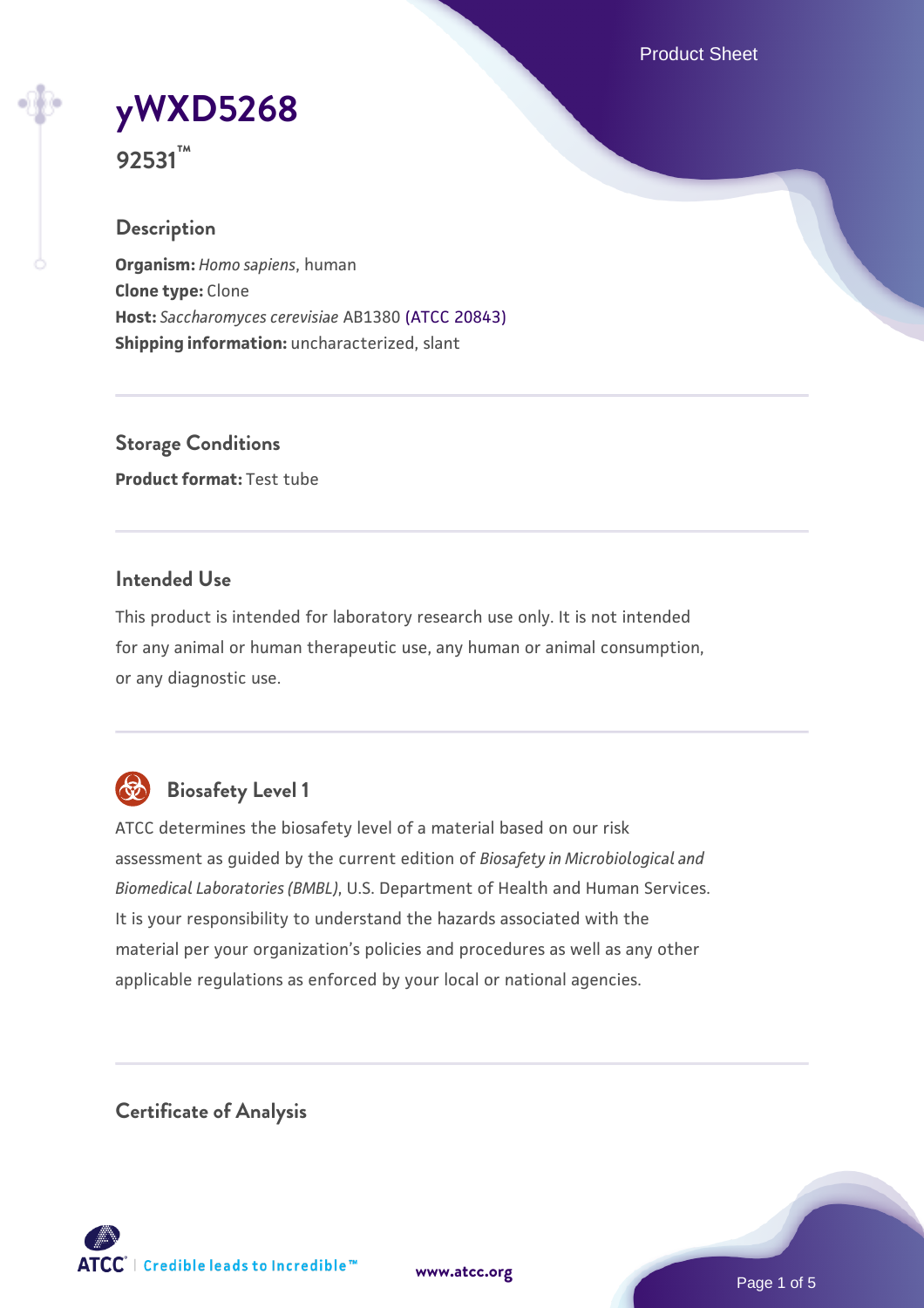#### **[yWXD5268](https://www.atcc.org/products/92531)** Product Sheet **92531**

For batch-specific test results, refer to the applicable certificate of analysis that can be found at www.atcc.org.

## **Insert Information**

**Type of DNA:** genomic **Genome:** Homo sapiens **Chromosome:** X X pter-q27.3 **Gene name:** DNA Segment, single copy **Gene product:** DNA Segment, single copy [DXS4222] **Gene symbol:** DXS4222 **Contains complete coding sequence:** Unknown **Insert end:** EcoRI

#### **Vector Information**

**Construct size (kb):** 260.0 **Intact vector size:** 11.454 **Vector name:** pYAC4 **Type of vector:** YAC **Host range:** *Saccharomyces cerevisiae*; *Escherichia coli* **Vector information:** other: telomere, 3548-4235 other: telomere, 6012-6699 Cross references: DNA Seq. Acc.: U01086 **Cloning sites:** EcoRI **Markers:** SUP4; HIS3; ampR; URA3; TRP1 **Replicon:** pMB1, 7186-7186; ARS1, 9632-10376

# **Growth Conditions**

**Medium:** 



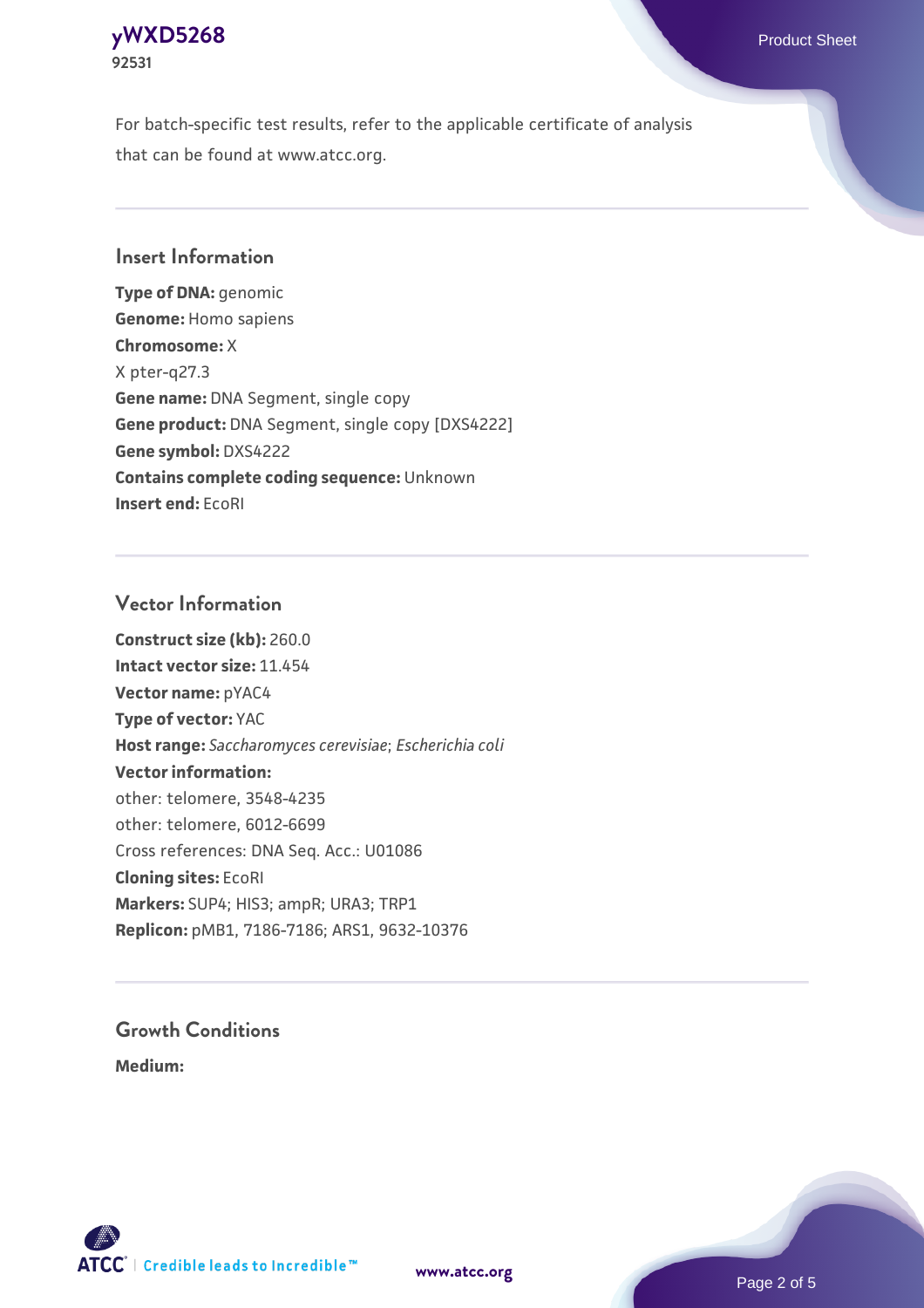#### **[yWXD5268](https://www.atcc.org/products/92531)** Product Sheet **92531**

[ATCC Medium 1245: YEPD](https://www.atcc.org/-/media/product-assets/documents/microbial-media-formulations/1/2/4/5/atcc-medium-1245.pdf?rev=705ca55d1b6f490a808a965d5c072196) **Temperature:** 30°C

#### **Notes**

More information may be available from ATCC (http://www.atcc.org or 703- 365-2620).

# **Material Citation**

If use of this material results in a scientific publication, please cite the material in the following manner: yWXD5268 (ATCC 92531)

# **References**

References and other information relating to this material are available at www.atcc.org.

# **Warranty**

The product is provided 'AS IS' and the viability of ATCC® products is warranted for 30 days from the date of shipment, provided that the customer has stored and handled the product according to the information included on the product information sheet, website, and Certificate of Analysis. For living cultures, ATCC lists the media formulation and reagents that have been found to be effective for the product. While other unspecified media and reagents may also produce satisfactory results, a change in the ATCC and/or depositor-recommended protocols may affect the recovery, growth, and/or function of the product. If an alternative medium formulation or reagent is used, the ATCC warranty for viability is no longer



**[www.atcc.org](http://www.atcc.org)**

Page 3 of 5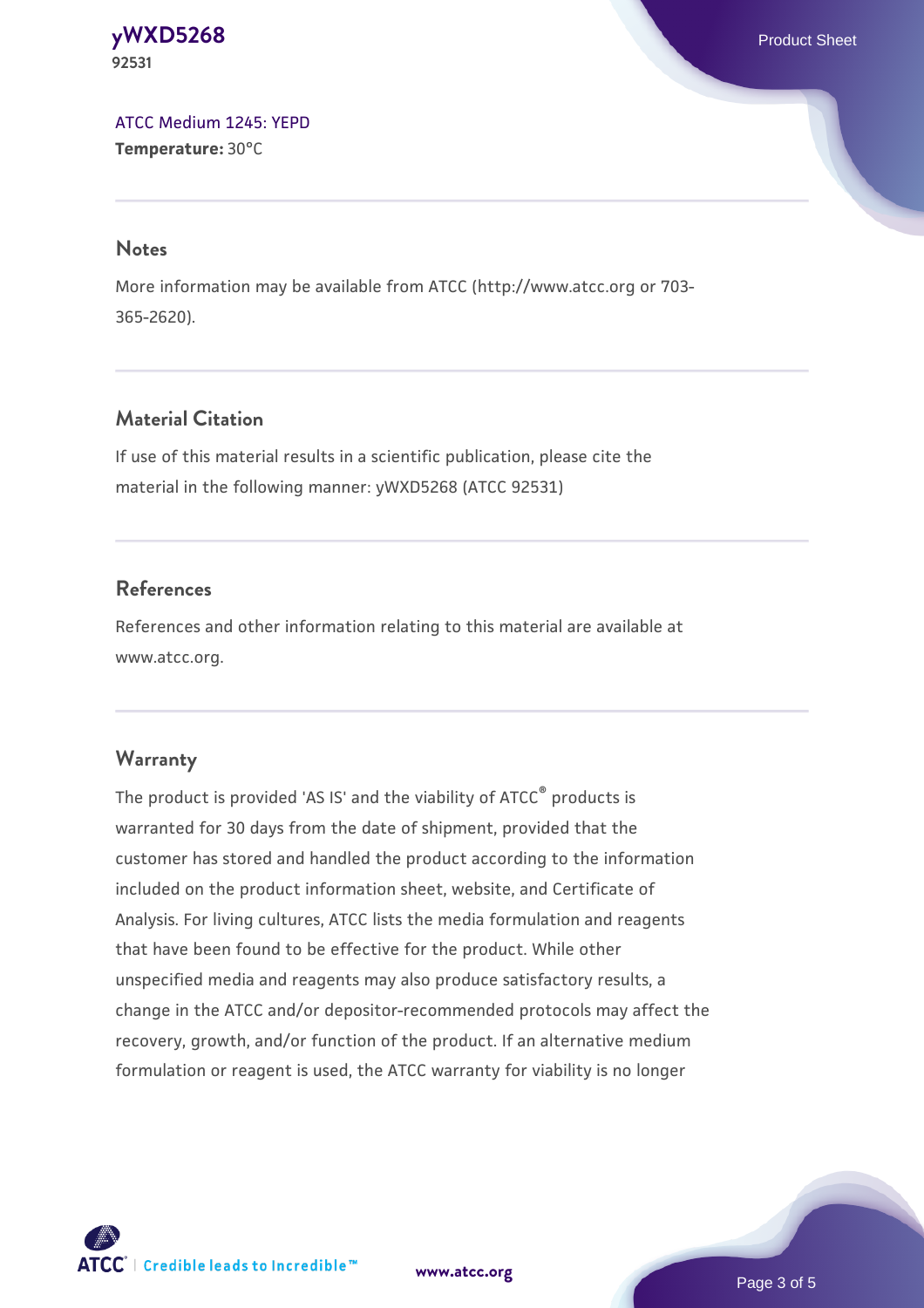**[yWXD5268](https://www.atcc.org/products/92531)** Product Sheet **92531**

valid. Except as expressly set forth herein, no other warranties of any kind are provided, express or implied, including, but not limited to, any implied warranties of merchantability, fitness for a particular purpose, manufacture according to cGMP standards, typicality, safety, accuracy, and/or noninfringement.

#### **Disclaimers**

This product is intended for laboratory research use only. It is not intended for any animal or human therapeutic use, any human or animal consumption, or any diagnostic use. Any proposed commercial use is prohibited without a license from ATCC.

While ATCC uses reasonable efforts to include accurate and up-to-date information on this product sheet, ATCC makes no warranties or representations as to its accuracy. Citations from scientific literature and patents are provided for informational purposes only. ATCC does not warrant that such information has been confirmed to be accurate or complete and the customer bears the sole responsibility of confirming the accuracy and completeness of any such information.

This product is sent on the condition that the customer is responsible for and assumes all risk and responsibility in connection with the receipt, handling, storage, disposal, and use of the ATCC product including without limitation taking all appropriate safety and handling precautions to minimize health or environmental risk. As a condition of receiving the material, the customer agrees that any activity undertaken with the ATCC product and any progeny or modifications will be conducted in compliance with all applicable laws, regulations, and guidelines. This product is provided 'AS IS' with no representations or warranties whatsoever except as expressly set forth herein and in no event shall ATCC, its parents, subsidiaries, directors, officers, agents, employees, assigns, successors, and affiliates be liable for indirect, special, incidental, or consequential damages of any kind in connection with or arising out of the customer's use of the product. While reasonable effort is made to ensure authenticity and reliability of materials on deposit, ATCC is not liable for damages arising from the misidentification or



**[www.atcc.org](http://www.atcc.org)**

Page 4 of 5